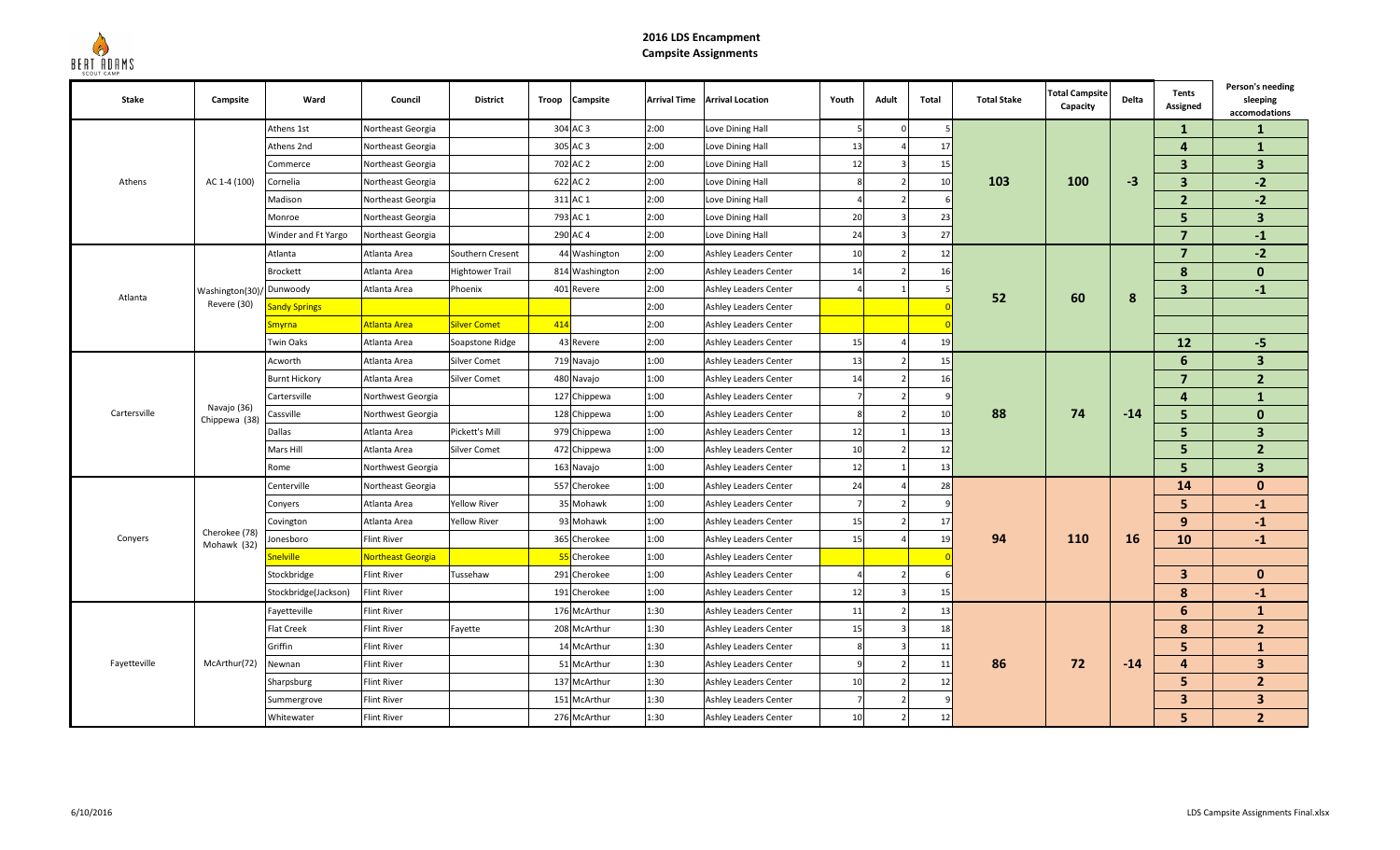

## **2016 LDS EncampmentCampsite Assignments**

| <b>Stake</b>              | Campsite                                     | Ward                    | Council                  | <b>District</b>        | Troop | Campsite        | <b>Arrival Time</b> | <b>Arrival Location</b>      | Youth | Adult | <b>Total</b>   | <b>Total Stake</b> | <b>Total Campsite</b><br>Capacity | Delta | Tents<br>Assigned       | Person's needing<br>sleeping<br>accomodations |
|---------------------------|----------------------------------------------|-------------------------|--------------------------|------------------------|-------|-----------------|---------------------|------------------------------|-------|-------|----------------|--------------------|-----------------------------------|-------|-------------------------|-----------------------------------------------|
| Lilburn                   |                                              | <b>Collins Hill</b>     | Northeast Georgia        |                        |       | 521 Lee         | 2:00                | <b>Ashley Leaders Center</b> | 15    |       | 19             |                    |                                   |       | $\overline{7}$          | 5                                             |
|                           | Hale(30)/<br>Lee(30)                         | Dacula                  | Northeast Georgia        | Apalachee              |       | 563 Hale        | 2:00                | Ashley Leaders Center        | 26    |       | 28             |                    |                                   |       | 11                      | 6                                             |
|                           |                                              | Grayson                 | Northeast Georgia        |                        |       | 583 Hale        | 2:00                | Ashley Leaders Center        |       |       |                | 85                 | 60                                | $-25$ | $\mathbf{1}$            | $\mathbf{3}$                                  |
|                           |                                              | Lawrenceville           | Northeast Georgia        |                        |       | 566 Lee         | 2:00                | Ashley Leaders Center        |       |       |                |                    |                                   |       | $\overline{2}$          | 5                                             |
|                           |                                              | Lilburn 1st             | Northeast Georgia        |                        |       | 519 Lee         | 2:00                | <b>Ashley Leaders Center</b> |       |       |                |                    |                                   |       | $\overline{2}$          | 5                                             |
|                           |                                              | Lilburn 2nd             | Northeast Georgia        |                        |       | 1214 Hale       | 2:00                | <b>Ashley Leaders Center</b> | 13    |       | 15             |                    |                                   |       | 5                       | 5                                             |
|                           |                                              | Cochran                 | Central Georgia          |                        |       | 77 Arapaho      | 1:00                | <b>Ashley Leaders Center</b> | q     |       | 11             |                    |                                   |       | 5                       | $\mathbf{1}$                                  |
|                           |                                              | Dublin                  | Central Georgia          |                        |       | 576 Arapaho     | 1:00                | Ashley Leaders Center        |       |       | 10             |                    | 72                                |       | 4                       | $\overline{2}$                                |
|                           |                                              | Gray                    | Central Georgia          |                        |       | 911 Arapaho     | 1:00                | <b>Ashley Leaders Center</b> |       |       | $\mathbf{1}$   |                    |                                   |       | $\overline{a}$          | $\overline{2}$                                |
| Macon                     | Arapaho(48)/                                 | Macon                   | Central Georgia          |                        |       | Arapaho         | 1:00                | <b>Ashley Leaders Center</b> |       |       | 10             | 90                 |                                   | $-18$ | $\overline{4}$          | $\overline{2}$                                |
|                           | Seminole(24)                                 | dilledgeville           | Central Georgia          |                        |       | 318 Arapaho     | 1:00                | Ashley Leaders Center        |       |       |                |                    |                                   |       | $\overline{3}$          | $\mathbf{1}$                                  |
|                           |                                              | Perry                   | Central Georgia          |                        |       | 245 Seminole    | 1:00                | Ashley Leaders Center        | 13    |       | 19             |                    |                                   |       | 8                       | 3 <sup>1</sup>                                |
|                           |                                              | Warner Robins 1st       | Central Georgia          |                        |       | 243 Arapaho     | 1:00                | Ashley Leaders Center        |       |       | 10             |                    |                                   |       | 4                       | 2 <sup>2</sup>                                |
|                           |                                              | Warner Robins 2nd       | Central Georgia          |                        |       | 244 Seminole    | 1:00                | Ashley Leaders Center        | 10    |       | 13             |                    |                                   |       | $\overline{4}$          | 5                                             |
| Marietta East             |                                              | Allatoona               | Atlanta Area             | Appalachian Trail      |       | 637 AC 7        | 1:30                | Love Dining Hall             | 15    |       | 19             |                    | 124                               |       | 5                       | $-1$                                          |
|                           |                                              | Canton                  | Atlanta Area             | Appalachian Trail      |       | 119 AC 7        | 1:30                | Love Dining Hall             | 12    |       | 15             |                    |                                   |       | $\mathbf{3}$            | $\mathbf{3}$                                  |
|                           |                                              | Cherokee Branch         | Atlanta Area             | Appalachian Trail      |       | 1847 AC 8       | 1:30                | Love Dining Hall             | 10    |       | 11             |                    |                                   |       | $\overline{\mathbf{3}}$ | $-1$                                          |
|                           | AC 7-10(124)                                 | <u>Ilijay</u>           | <b>Northeast Georgia</b> |                        | 433   |                 | 1:30                | Love Dining Hall             |       |       |                | 126                |                                   | $-2$  |                         |                                               |
|                           |                                              | <b>Hickory Flat</b>     | Atlanta Area             | Appalachian Trail      |       | 991 AC 8        | 1:30                | Love Dining Hall             | 16    |       | 19             |                    |                                   |       | 4                       | $\mathbf{3}$                                  |
|                           |                                              | Kennesaw                | Atlanta Area             | <b>Silver Comet</b>    |       | 731 AC 8        | 1:30                | Love Dining Hall             |       |       |                |                    |                                   |       | $\mathbf{1}$            | $\mathbf{1}$                                  |
|                           |                                              | <b>Sandy Plains</b>     | Atlanta Area             | Foothills              |       | 111 AC 10       | 1:30                | Love Dining Hall             | 18    |       | 21             |                    |                                   |       | 5                       | $\mathbf{1}$                                  |
|                           |                                              | Shallowford             | Atlanta Area             | Foothills              |       | 445 AC 9        | 1:30                | Love Dining Hall             | 20    |       | 25             |                    |                                   |       | $\overline{7}$          | $-3$                                          |
|                           |                                              | <b>Noodstock</b>        | Atlanta Area             | Appalachian Trail      |       | 50 AC 10        | 1:30                | Love Dining Hall             | q     |       | 11             |                    |                                   |       | $\overline{\mathbf{3}}$ | $-1$                                          |
|                           |                                              | <b>Juccannon Branch</b> | <b>Atlanta Area</b>      | <b>Indian Springs</b>  | 1831  |                 | 1:30                | Love Dining Hall             |       |       |                |                    |                                   |       |                         |                                               |
|                           |                                              | Carrolton               | Atlanta Area             | <b>Indian Springs</b>  |       | 33 AC 6         | 1:30                | Love Dining Hall             |       |       |                | 64                 |                                   |       | $\overline{2}$          | $\mathbf{1}$                                  |
|                           |                                              | Douglasville            | Atlanta Area             | Indian Springs         |       | 745 AC 5        | 1:30                | Love Dining Hall             | 11    |       | 1 <sup>5</sup> |                    |                                   |       | $\overline{\mathbf{3}}$ | $\mathbf{1}$                                  |
| Powder Springs/Leadership | AC 5-6(56)                                   | Ensign                  | Atlanta Area             | Pickett's Mill         |       | 799 AC 5        | 1:30                | Love Dining Hall             | 11    |       | 15             |                    | 56                                | $-8$  | $\overline{\mathbf{3}}$ | $\mathbf{3}$                                  |
|                           |                                              | Kennesaw Mountain       | Atlanta Area             | Silver Comet           |       | AC <sub>6</sub> | 1:30                | Love Dining Hall             |       |       |                |                    |                                   |       | $\overline{2}$          | $\mathbf{0}$                                  |
|                           |                                              | Lost Mountain           | Atlanta Area             | Silver Comet           |       | 72 AC 6         | 1:30                | Love Dining Hall             | 10    |       | 13             |                    |                                   |       | $\overline{\mathbf{3}}$ | $\mathbf{1}$                                  |
|                           |                                              | Villa Rica              | Atlanta Area             | Indian Springs         |       | 333 AC 6        | 1:30                | Love Dining Hall             |       |       |                |                    |                                   |       | $\mathbf{1}$            | $\overline{2}$                                |
| Roswell                   |                                              | Johns Creek             | Atlanta Area             | <b>Button Gwinnett</b> |       | 2001 Pershing   | 1:30                | <b>Ashley Leaders Center</b> | 6     |       |                | 124                |                                   |       | $\overline{4}$          | $\mathbf{0}$                                  |
|                           | Grant(56)/<br>Jones $(30)$ /<br>Pershing(36) | Milton                  | Atlanta Area             | Northern Ridge         |       | 347 Grant       | 1:30                | Ashley Leaders Center        | 25    |       | 30             |                    |                                   |       | 15                      | $\mathbf{0}$                                  |
|                           |                                              | Paper Mill              | Atlanta Area             | Foothills              |       | 400 Jones       | 1:30                | Ashley Leaders Center        | 14    |       | 17             |                    | 122                               | $-2$  | 9                       | $-1$                                          |
|                           |                                              | Peachtree Corners       | Atlanta Area             | <b>Button Gwinnett</b> |       | 942 Pershing    | 1:30                | Ashley Leaders Center        | 19    |       | 21             |                    |                                   |       | 8                       | $-3$                                          |
|                           |                                              | Roswell                 | Atlanta Area             | Northern Ridge         |       | 40 Grant        | 1:30                | <b>Ashley Leaders Center</b> | 25    |       | 29             |                    |                                   |       | 13                      | $\mathbf{3}$                                  |
|                           |                                              | Webb Bridge             | Atlanta Area             | Northern Ridge         |       | 734 Jones       | 1:30                | <b>Ashley Leaders Center</b> | 17    |       | 19             |                    |                                   |       | $\overline{7}$          | 5                                             |